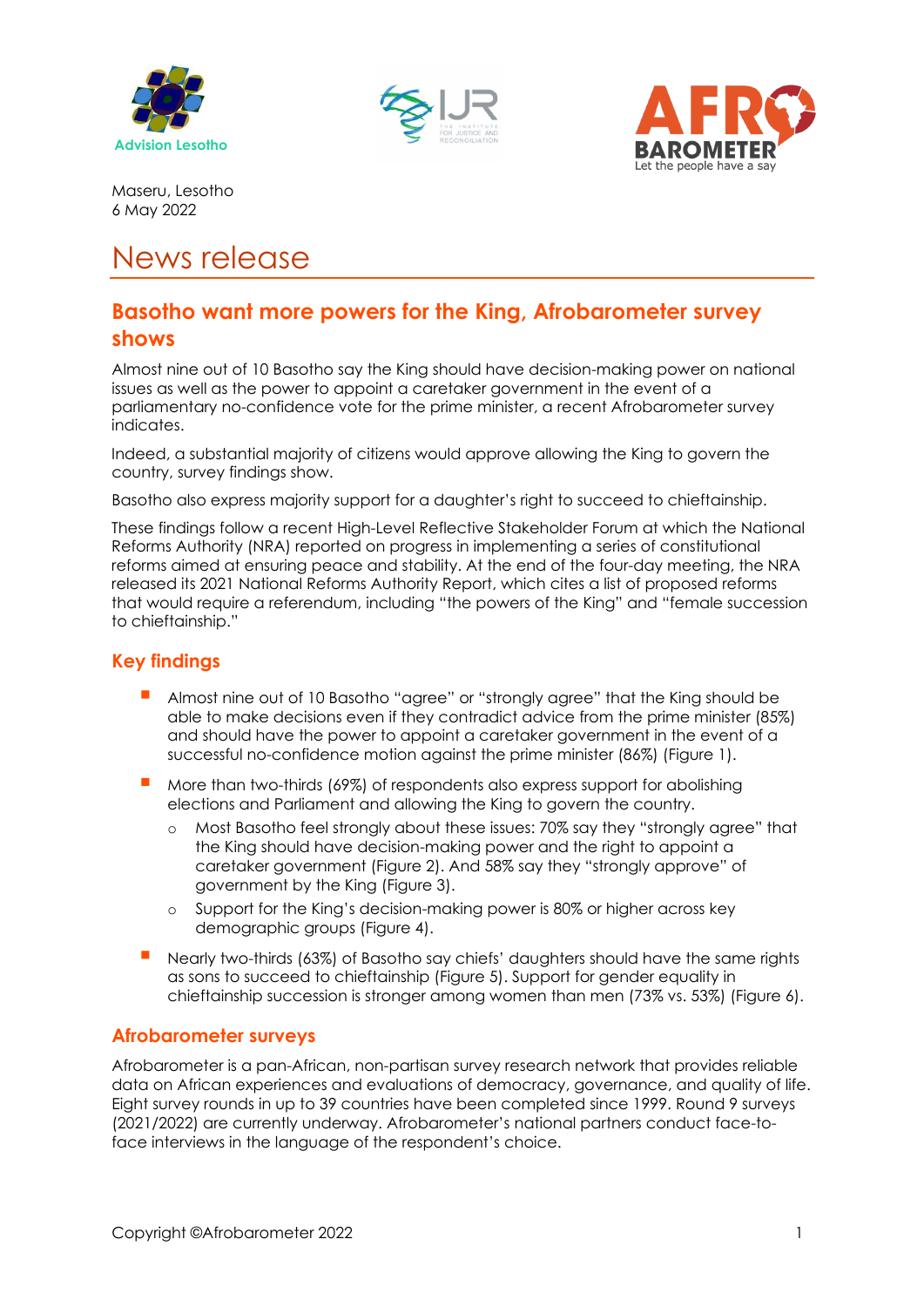

The Afrobarometer team in Lesotho, led by Advision Lesotho, interviewed a nationally representative sample of 1,200 adult citizens in February-March 2022. A sample of this size yields country-level results with a margin of error of +/-3 percentage points at a 95% confidence level. Previous surveys were conducted in Lesotho in 2000, 2003, 2005, 2008, 2012, 2014, 2017, and 2020.

#### **Charts**



#### **Figure 1: Views on the role of the King** | Lesotho | 2022

#### *Respondents were asked:*

*There are many ways to govern a country. Would you disapprove or approve of the following alternatives: Elections and Parliament are abolished so that the King can govern the country? (% who "approve" or "strongly approve")*

*Currently, Lesotho is considering several proposals that are part of the ongoing constitutional reforms. For each of the following proposals, please tell me whether you agree or disagree, or have you not heard enough to say: (% who "agree" or "strongly agree")*

*The King should be allowed to make decisions that he thinks are in the interest of the country, even if they contradict advice of the prime minister?*

*The King should be granted the power to appoint a caretaker government in the event of a no-confidence vote in the prime minister?*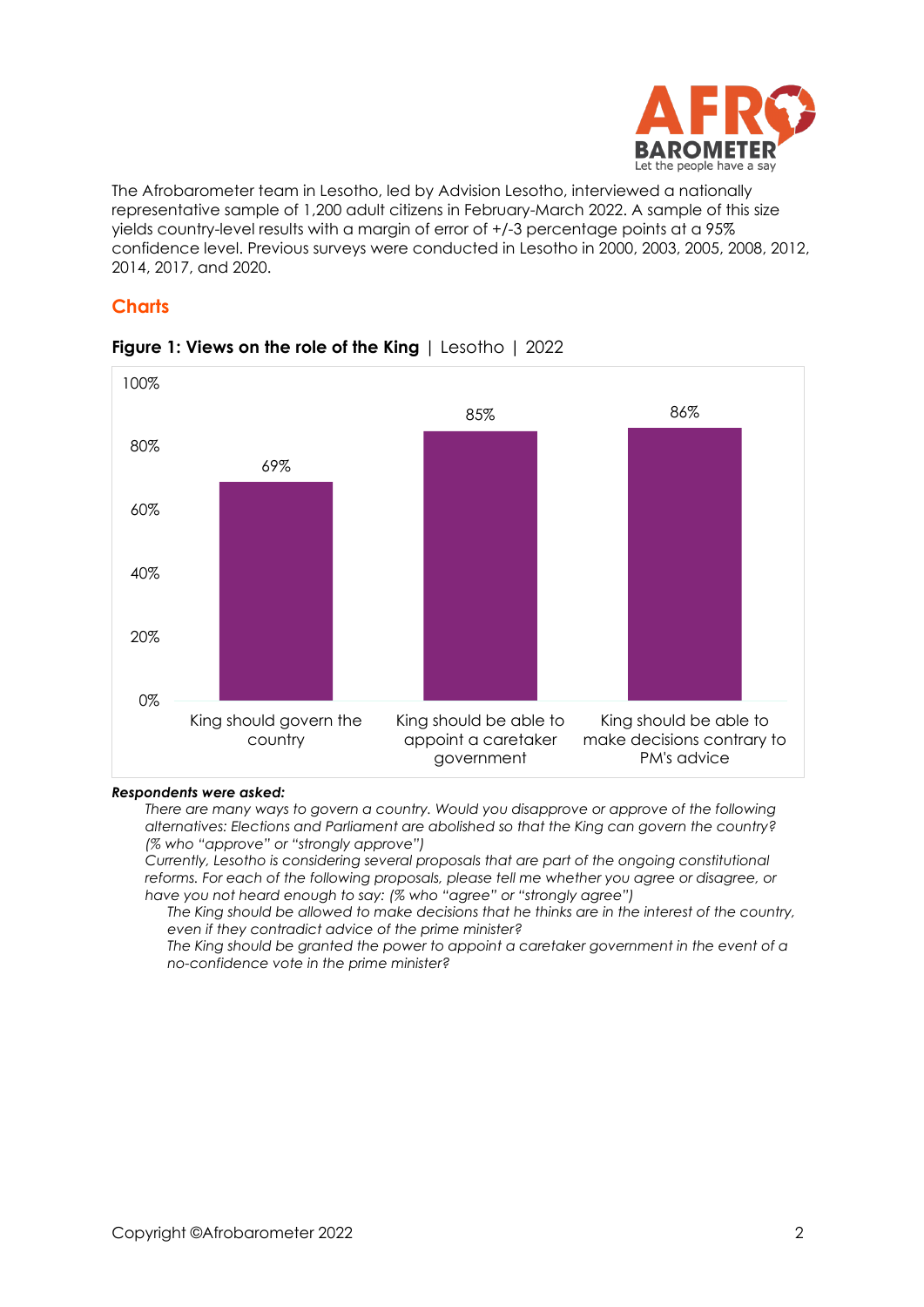



**Figure 2: Should the King have the power to appoint a caretaker government?**  | Lesotho | 2022

*Respondents were asked: Currently, Lesotho is considering several proposals that are part of the ongoing constitutional reforms. For each of the following proposals, please tell me whether you agree or disagree, or have you not heard enough to say: The King should be granted the power to appoint a caretaker government in the event of a no-confidence vote in the prime minister?*



**Figure 3: Should the King govern the country?** | Lesotho | 2022

*Respondents were asked: There are many ways to govern a country. Would you disapprove or approve of the following alternatives: Elections and Parliament are abolished so that the King can govern the country?*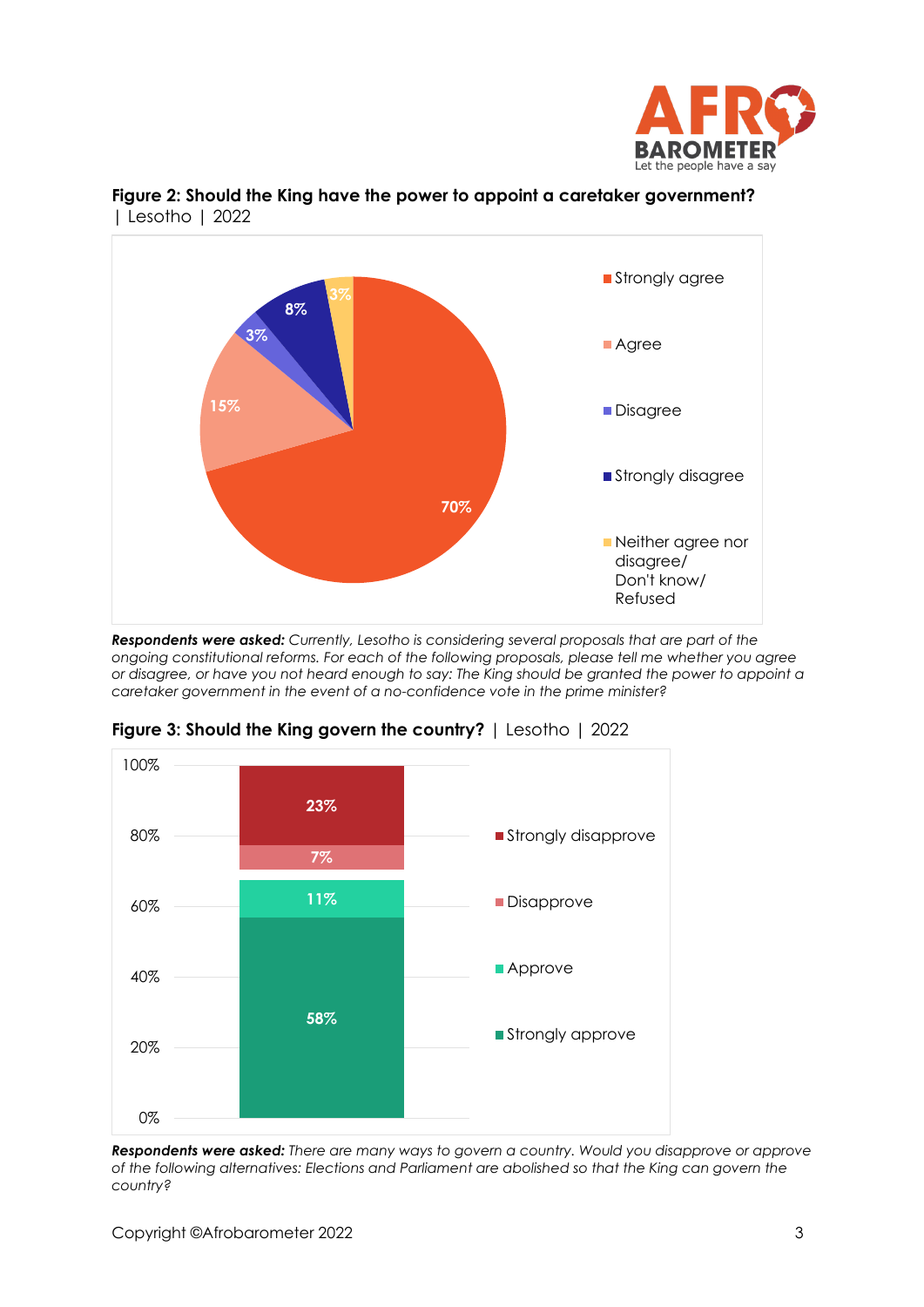



**Figure 4: The King should have decision-making power** | by demographic group | Lesotho | 2022

*Respondents were asked: Currently, Lesotho is considering several proposals that are part of the ongoing constitutional reforms. For each of the following proposals, please tell me whether you agree or disagree, or have you not heard enough to say: The King should be allowed to make decisions that he thinks are in the interest of the country, even if they contradict advice of the prime minister? (% who "agree" or "strongly agree")*





*Respondents were asked: For each of the following proposals, please tell me whether you agree or disagree, or have you not heard enough to say: Daughters should have the same rights of succession to chieftaincy as sons.*